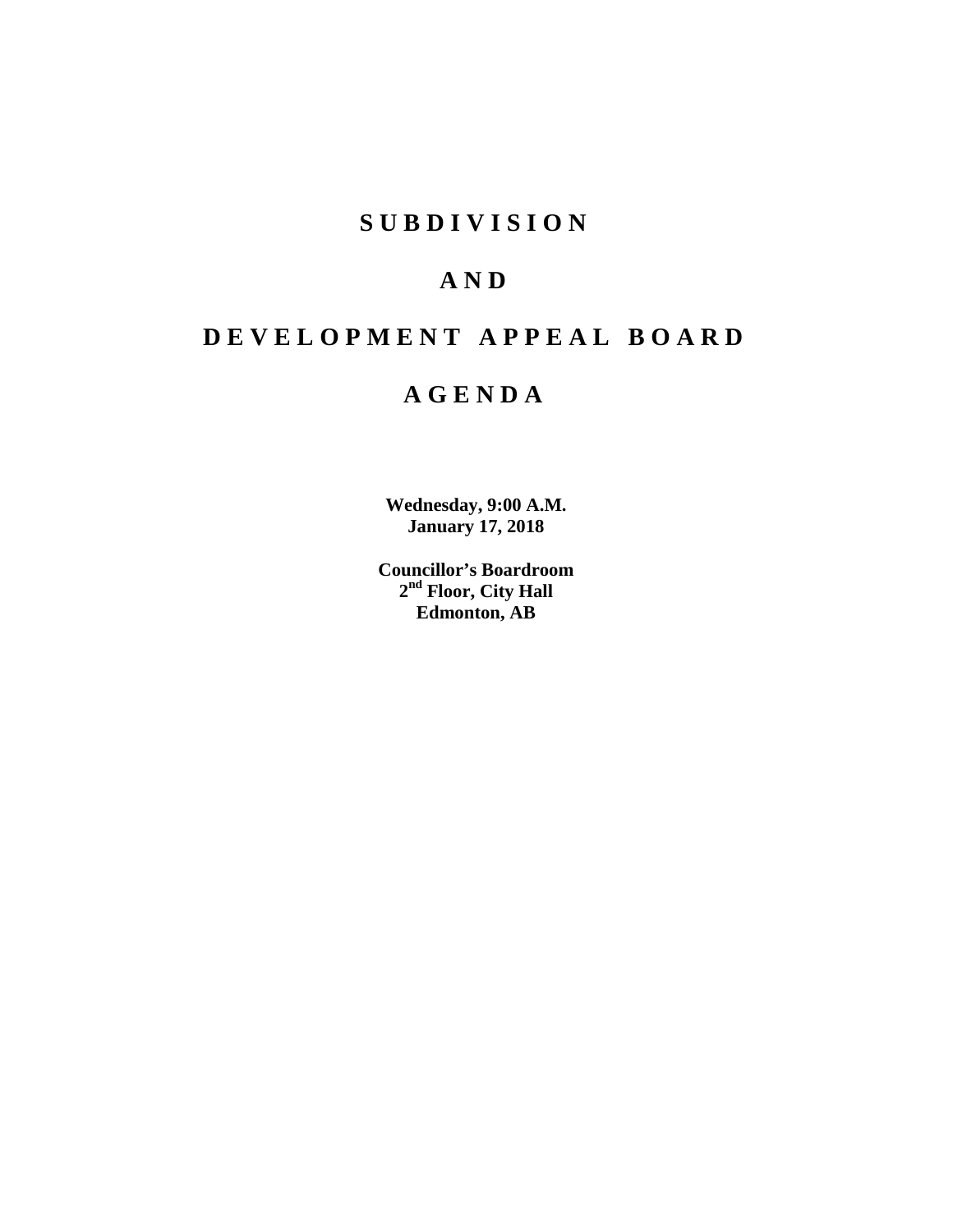# **SUBDIVISION AND DEVELOPMENT APPEAL BOARD HEARING ROOM NO. 3**

| 9:00 A.M.    | $SDAB-D-17-226$ | Move on a storage building $(6.1 \text{ m x } 2.4 \text{ m})$<br>Accessory to a General Retail Stores Use<br>building |
|--------------|-----------------|-----------------------------------------------------------------------------------------------------------------------|
|              |                 | 10340 - 82 Avenue NW<br>Project No.: 253125927-002                                                                    |
| <i>NOTE:</i> |                 | Unless otherwise stated, all references to "Section numbers" refer to                                                 |

*the authority under the Edmonton Zoning Bylaw 12800.*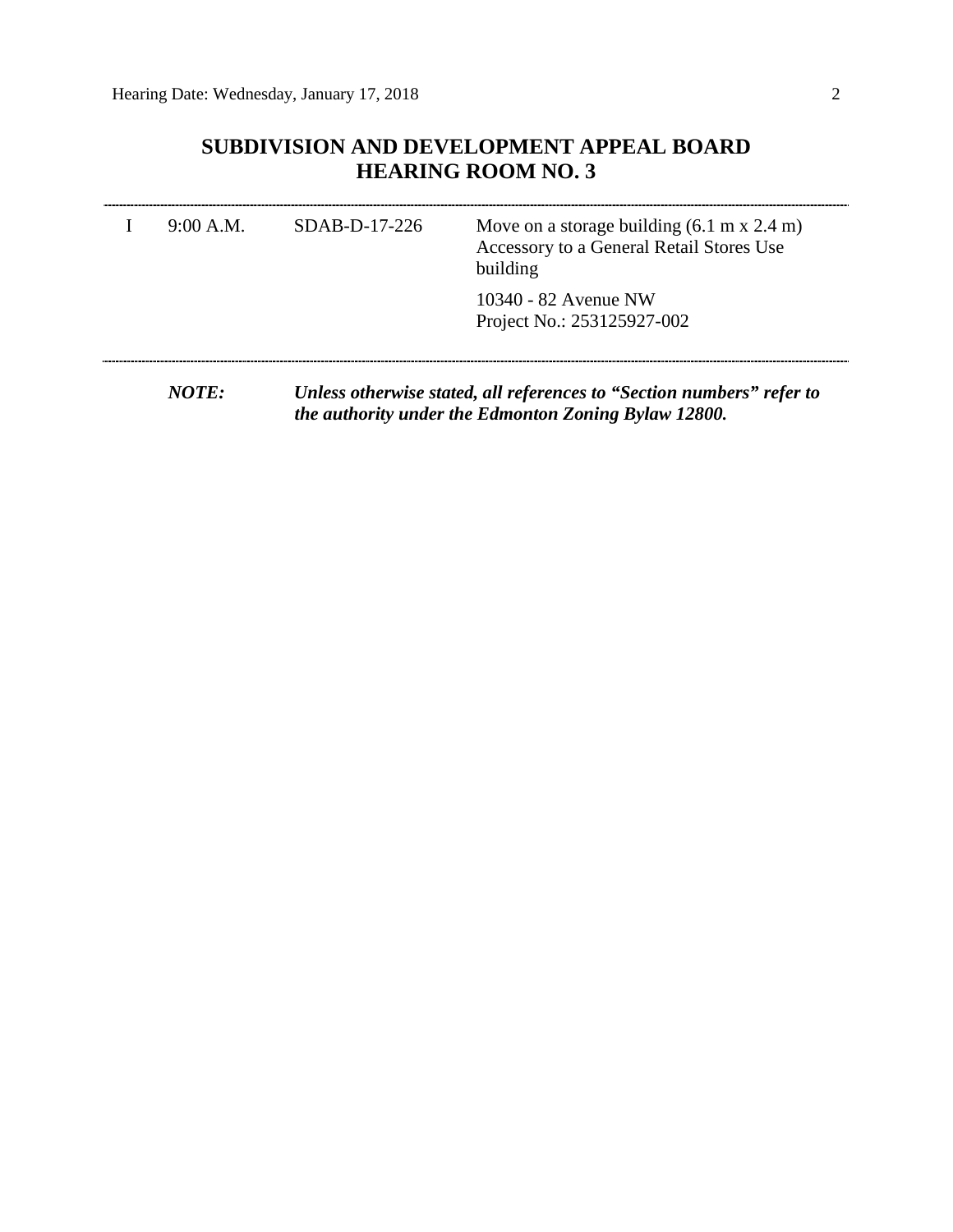**TO BE RAISED** ITEM I: 9:00 A.M. FILE: SDAB-D-17-226 AN APPEAL FROM THE DECISION OF THE DEVELOPMENT OFFICER APPELLANT: APPLICATION NO.: 253125927-002 APPLICATION TO: Move on a storage building (6.1 m x 2.4 m) Accessory to a General Retail Stores Use building DECISION OF THE DEVELOPMENT AUTHORITY: Refused DECISION DATE: October 10, 2017 DATE OF APPEAL: October 27, 2017 MUNICIPAL DESCRIPTION OF SUBJECT PROPERTY: 10340 - 82 Avenue NW LEGAL DESCRIPTION: Plan I Blk 68 Lot 9 ZONE: DC1 Development Control Provision OVERLAY: N/A STATUTORY PLAN: Strathcona Area Redevelopment Plan

The Appellant provided the following reasons for appealing the decision of the Development Authority:

I understand that the rejection of my application is due to the DC1, bit it's important to note the rationale of the heritage planner in approving sub area two, located directly across the alley from our development, which indicated that "...recognizing that 83 Avenue NW is not the primary pedestrian oriented shopping street that is 82 Avenue NW, this Sub Area allows for the redevelopment of the Varscona Theatre with architectural and design regulations more fitting of this use...". Given that alleys are even less pedestrian oriented than 83rd avenue, and that the seacan is of identical cladding to the recently approved Varscona, the same rationale could very well be applied to our situation.

I appreciate the DC1, and the distinct character of the street facing structures in our community, but for many struggling businesses, these

*Grounds for Appeal*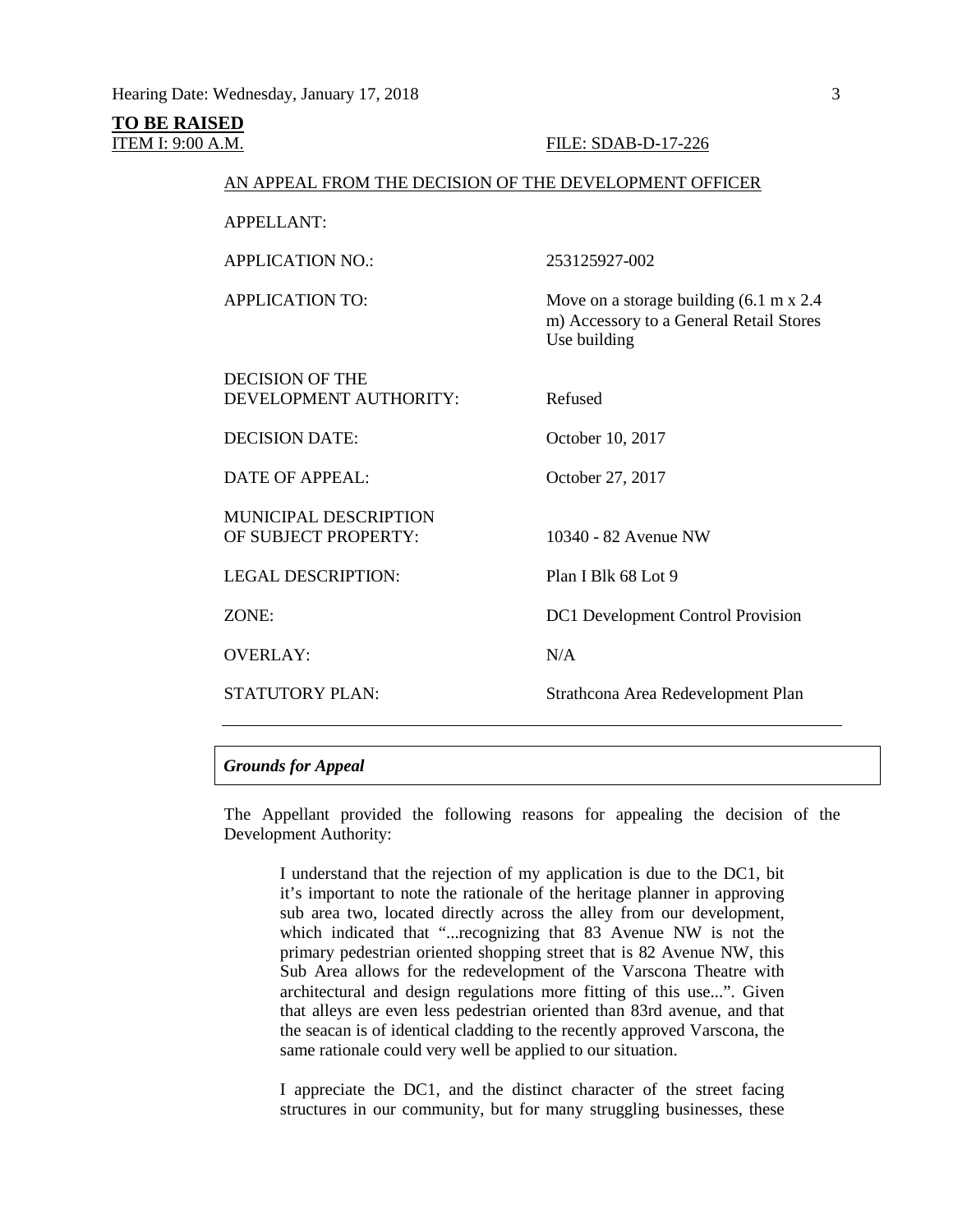containers are an important tool to allow local independents a cost-

affordable extra square footage in a part of the city with some of the highest square foot costs. There are many examples of seacans within our ARP, and several examples beyond ours which are also located in DC1 which are without permit. In speaking with other members of BIA, there is appetite within our community, both within the business and arts community, to apply to amend the DC1 zoning to allow for seacan storage, and will be moving forward with this in the next several months.

I will followup with further documentation within the next week. [unedited]

# *General Matters*

### **Appeal Information:**

The *Municipal Government Act*, RSA 2000, c M-26 states the following:

#### **Grounds for Appeal**

**685(1)** If a development authority

- (a) fails or refuses to issue a development permit to a person,
- (b) issues a development permit subject to conditions, or
- (c) issues an order under section 645,

the person applying for the permit or affected by the order under section 645 may appeal to the subdivision and development appeal board.

…

**(4)** Despite subsections (1), (2) and (3), if a decision with respect to a development permit application in respect of a direct control district

- (a) is made by a council, there is no appeal to the subdivision and development appeal board, or
- (b) is made by a development authority, the appeal is limited to whether the development authority followed the directions of council, and if the subdivision and development appeal board finds that the development authority did not follow the directions it may, in accordance with the directions, substitute its decision for the development authority's decision.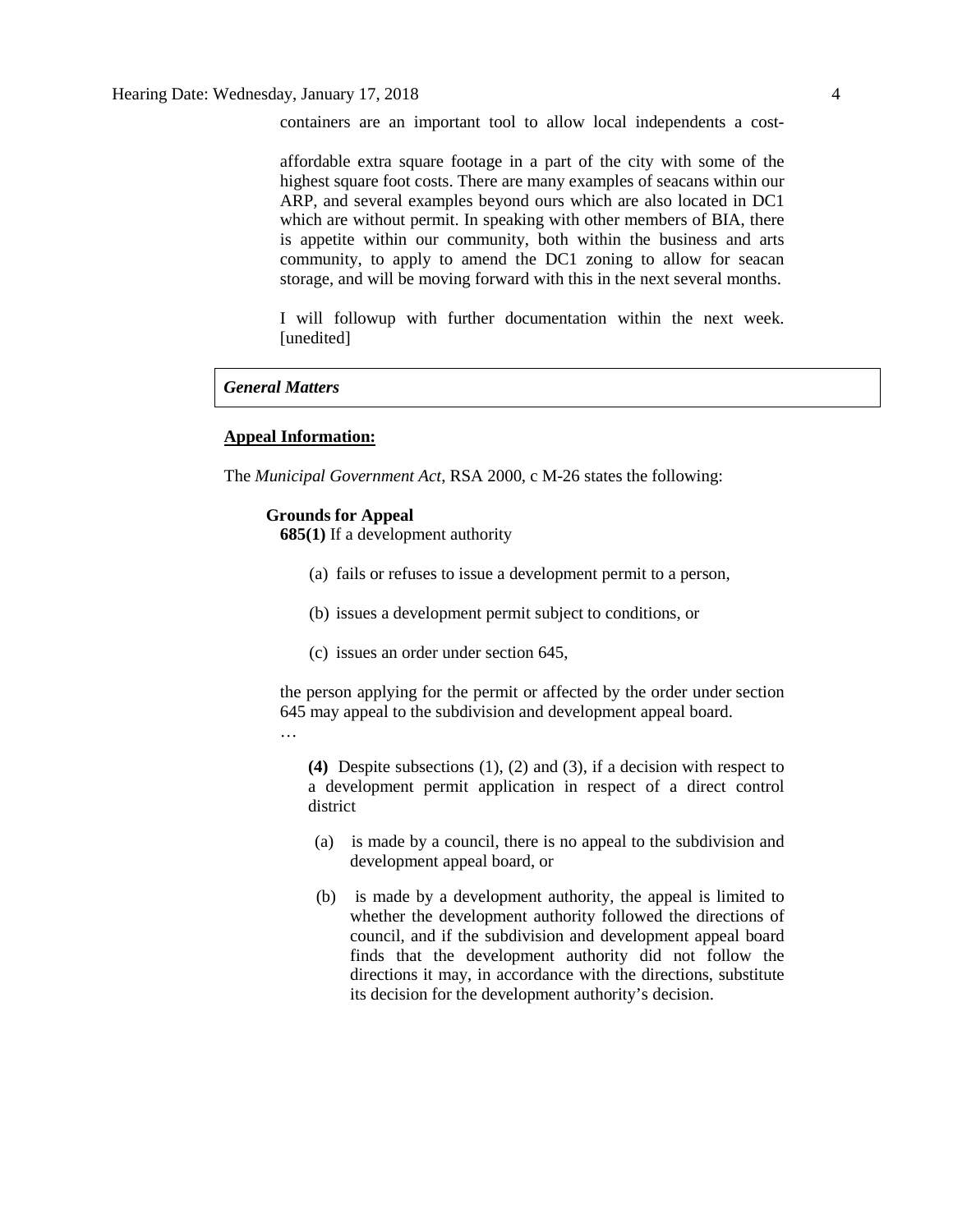#### **Appeals**

**686(1)** A development appeal to a subdivision and development appeal board is commenced by filing a notice of the appeal, containing reasons, with the board

(a) in the case of an appeal made by a person referred to in section 685(1)

(i) with respect to an application for a development permit,

(A) within 21 days after the date on which the decision is made under section 642…

## **The decision of the Development Officer is dated October 10, 2017. The Notice of Appeal was filed on October 27, 2017.**

#### **Direct Control Districts**

The *Municipal Government Act* states:

# **Designation of direct control districts**

**641(1)** The council of a municipality that has adopted a municipal development plan, if it wishes to exercise particular control over the use and development of land or buildings within an area of the municipality, may in its land use bylaw designate that area as a direct control district.

**(2)** If a direct control district is designated in a land use bylaw, the council may, subject to any applicable statutory plan, regulate and control the use or development of land or buildings in the district in any manner it considers necessary.

**(3)** In respect of a direct control district, the council may decide on a development permit application or may delegate the decision to a development authority with directions that it considers appropriate.

**(4)** Repealed 2015 c8 s66.

#### **General Provisions from the** *Edmonton Zoning Bylaw:*

The proposed development falls under **DC1 Strathcona Area Redevelopment Plan ("ARP") Historical Commercial**, amended by Bylaw 18164, passed by City Council on September 11, 2017.

Section 1 of this direct control provision states:

This Provision comprises the original, core commercial area of the town of Strathcona. This Provision is required in order to preserve the 19 buildings which are on the Register of Historic Resources in Edmonton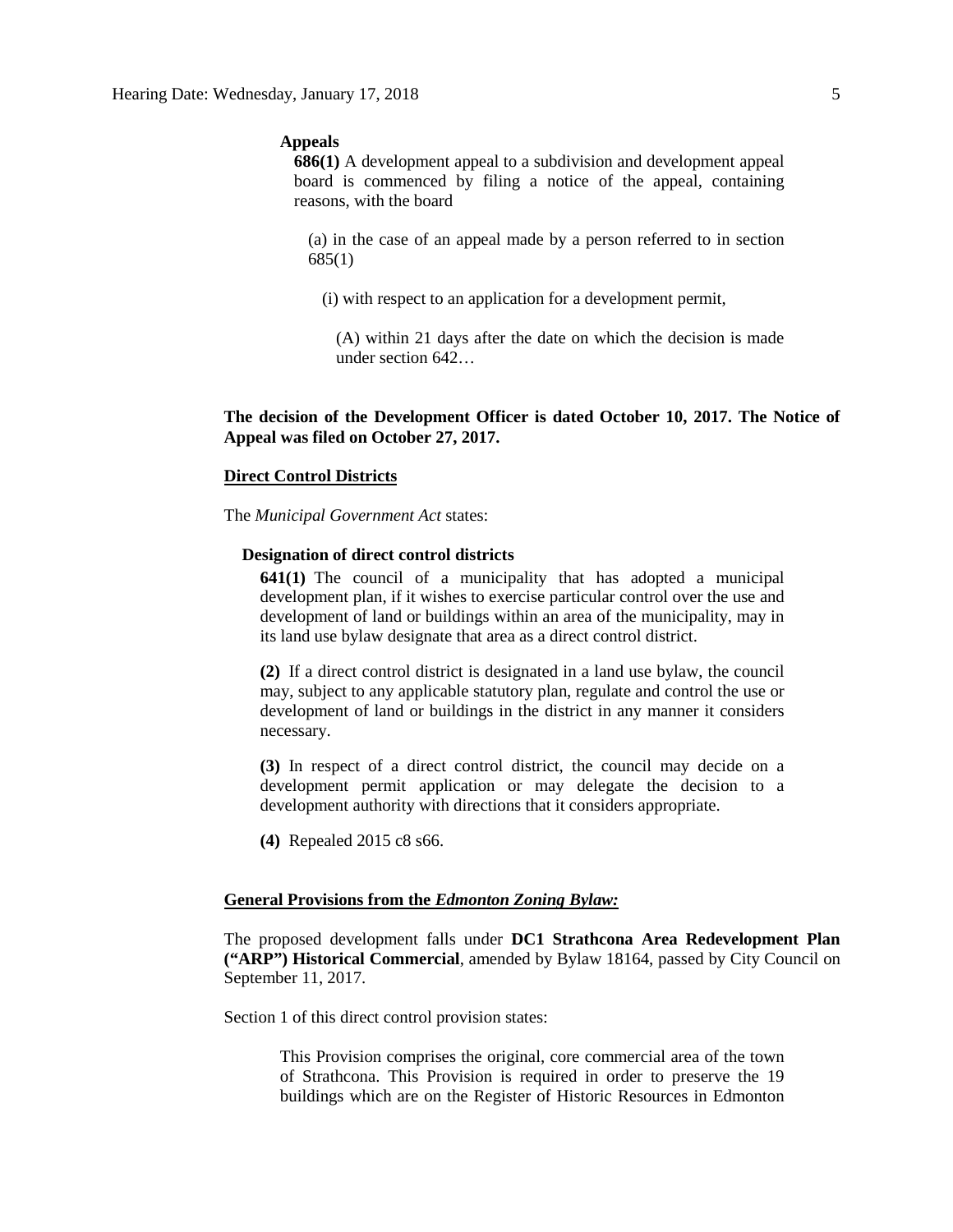Hearing Date: Wednesday, January 17, 2018 6

(6 of which are designated by the Province) as they have significant architectural and historic value, and to ensure that future renovation and redevelopment of surrounding buildings result in developments which are compatible in architectural and built form with the historic buildings of the area. This Provision also contains four Sub-Areas as described in Sections 6, 7, 8 and 9.

Under section 4 of this direct control district, **General Retail Stores up to a maximum gross Floor Area of 929 m2** is a listed use.

The proposed development is Accessory to the General Retail Store. Section 6.1(2) states: "**Accessory** means, when used to describe a Use or building, a Use or building naturally or normally incidental, subordinate, and devoted to the principal Use or building, and located on the same lot or Site".

### *Retention of Characteristics of the Area*

Section 3(c) of the direct control provision states: "This provision is intended to emphasize and retain the original, historic architectural and urban design characteristics of this area in future renovations and redevelopments".

#### **Development Officer's Determination**

In the opinion of the Development Officer, the proposed sea-can storage building does not emphasize or retain the original, historic architectural and urban design characteristics of the area. The proposed sea-can has an industrial characteristic that would be more suitable in an IM or IH zoned property.

### *Heritage Officer Consultation*

Section 5(h) of the direct control provision states: "All Development Permits relating to exterior alterations, signs, renovation to existing buildings or new construction within this area will be reviewed by the Development Officer in consultation with the Heritage Officer."

#### **Development Officer's Determination**

The Heritage Management Unit is not satisfied that the proposed development is consistent with the Historical Commercial DC1 Provision requirements addressing the architectural treatment of new development, particularly as they relate to the requirement to emphasize traditional materials.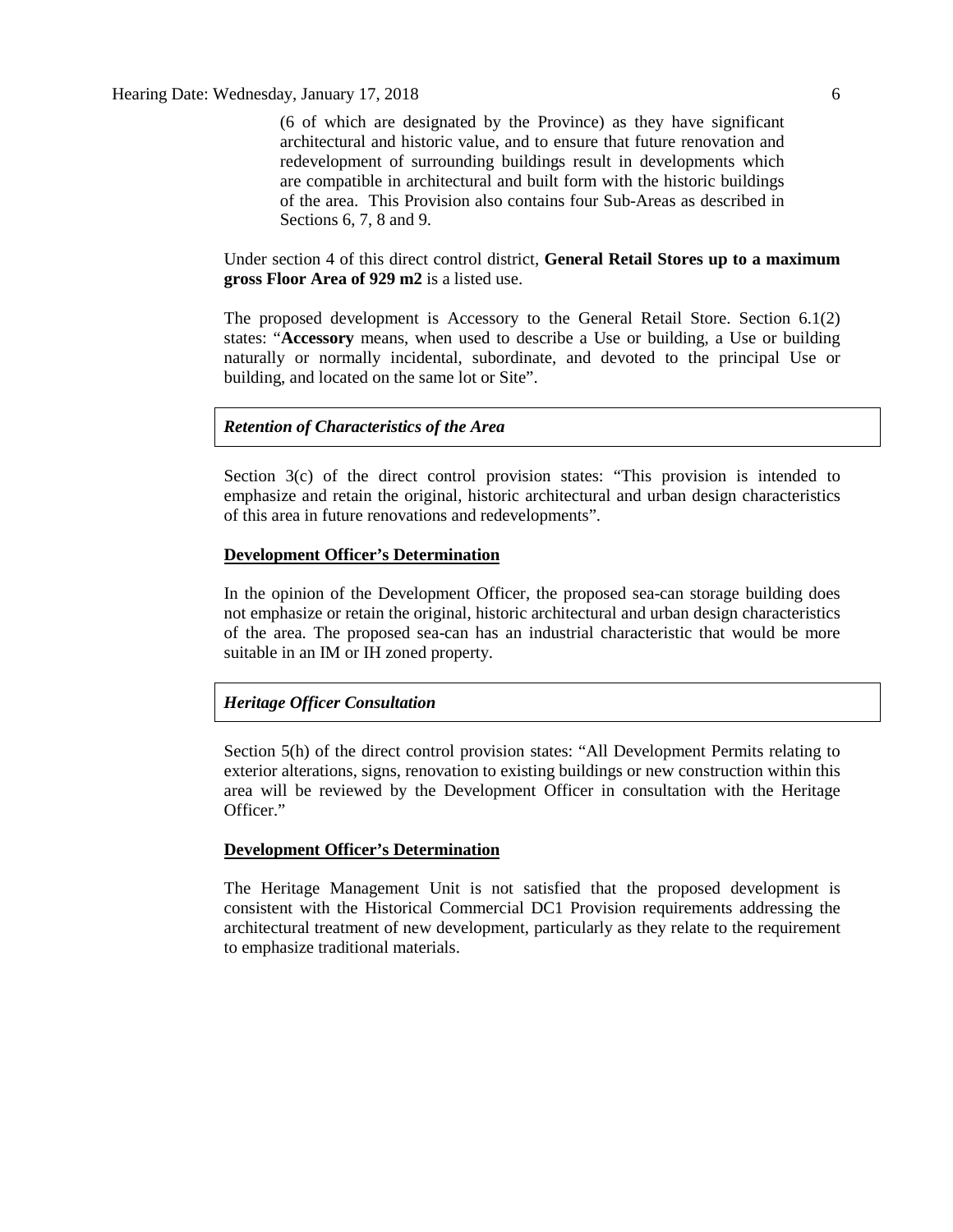# *Traditional Building Materials*

Section 5(l) of the direct control provision states: "The traditional, historic building materials in Strathcona were quite limited. They included: brick, wood, pressed metal and cast stone. New construction should emphasize the use of these traditional materials. Reflective glass windows are NOT permitted".

# **Development Officer's Determination**

In the opinion of the Development Officer, the propose development does not emphasize traditional materials. The sea-can storage building is constructed with corrugated steel.

#### *Exterior Finishing Materials*

Section 57.3(1) states: "In all non-industrial developments, the design and use of exterior finishing materials shall be to the satisfaction of the Development Officer who shall ensure, as far as reasonably practicable, that materials shall be used that ensure that the standard of the proposed buildings and structures shall be similar to, or better than, the standard of surrounding development."

#### **Development Officer's Determination**

In the opinion of the Development Officer, the proposed materials used for the storage building are not to the standard of buildings and structures in the surrounding development.

### *General Performance Standards for a Safe Physical Environment*

Section 58 states:

The Development Officer shall encourage the inclusion of design elements that readily allow for casual surveillance, particularly for commercial, industrial, multi-unit residential Uses and parkade structures. These elements may include, but are not limited to, large window areas, high quality interior and exterior lighting, physical layout that reduces the vulnerability of pedestrians (avoiding long public corridor spaces, stairwells, or other movement predictors), the placement and use of Landscaping that limits areas of concealment, and the location of parking areas close to building access points. The Development Officer shall require a Crime Prevention Through Environmental Design

assessment prepared by a qualified security consultant for multi-unit residential/commercial/institutional/industrial developments that, in the opinion of the Development Officer, requires such an assessment. The Development Officer shall advise applicants of the approved crime prevention design guidelines contained in the Design Guide for a Safer City, such as the layout and design of buildings and associated parking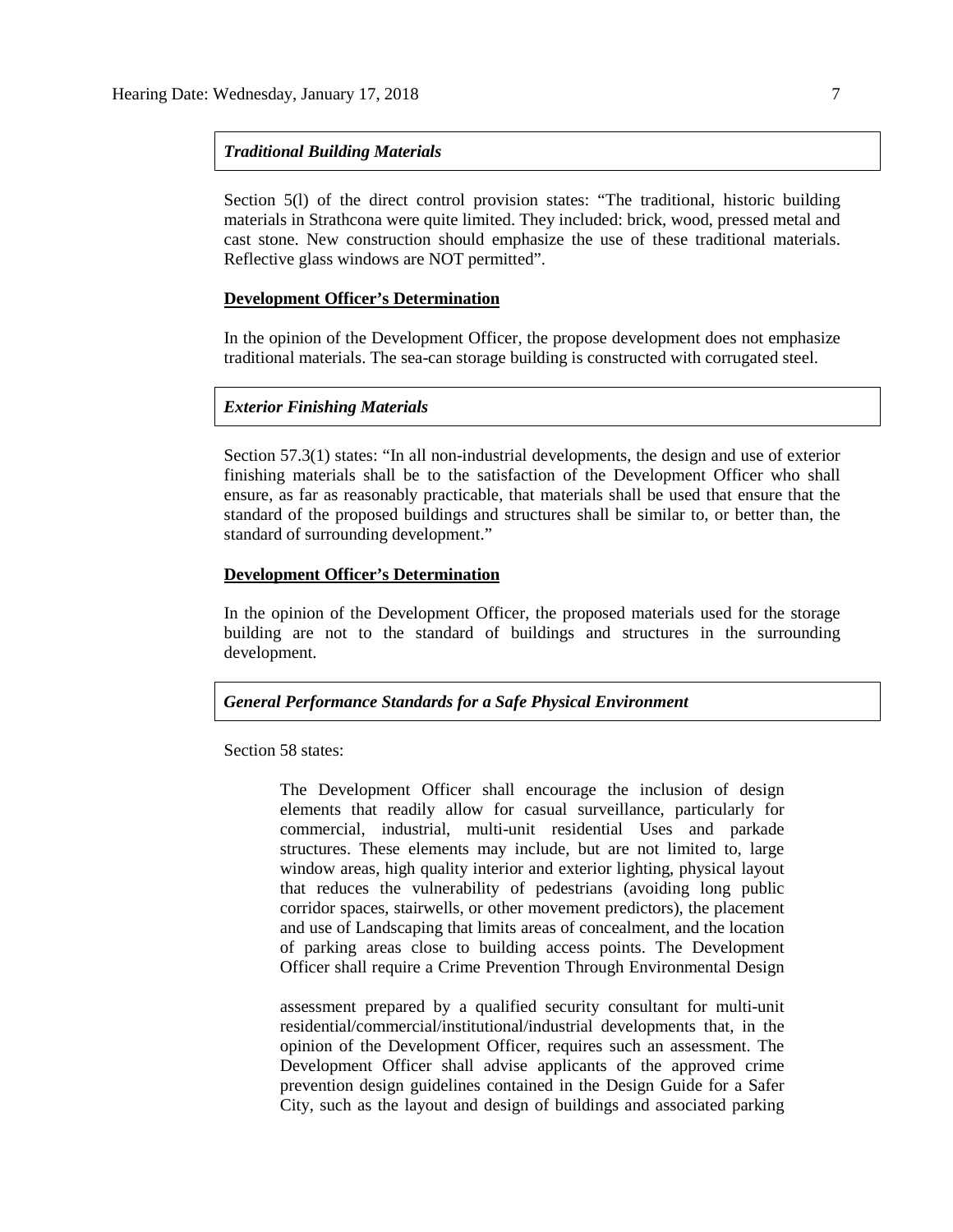### **Development Officer's Determination**

There is evidence to prove that the sea-can storage building is being used by people to access the rooftop of the principal building and adjacent buildings to vandalize adjacent properties with graffiti.

#### Notice to Applicant/Appellant

Provincial legislation requires that the Subdivision and Development Appeal Board issue its official decision in writing within fifteen days of the conclusion of the hearing. Bylaw No. 11136 requires that a verbal announcement of the Board's decision shall be made at the conclusion of the hearing of an appeal, but the verbal decision is not final nor binding on the Board until the decision has been given in writing in accordance with the *Municipal Government Act.*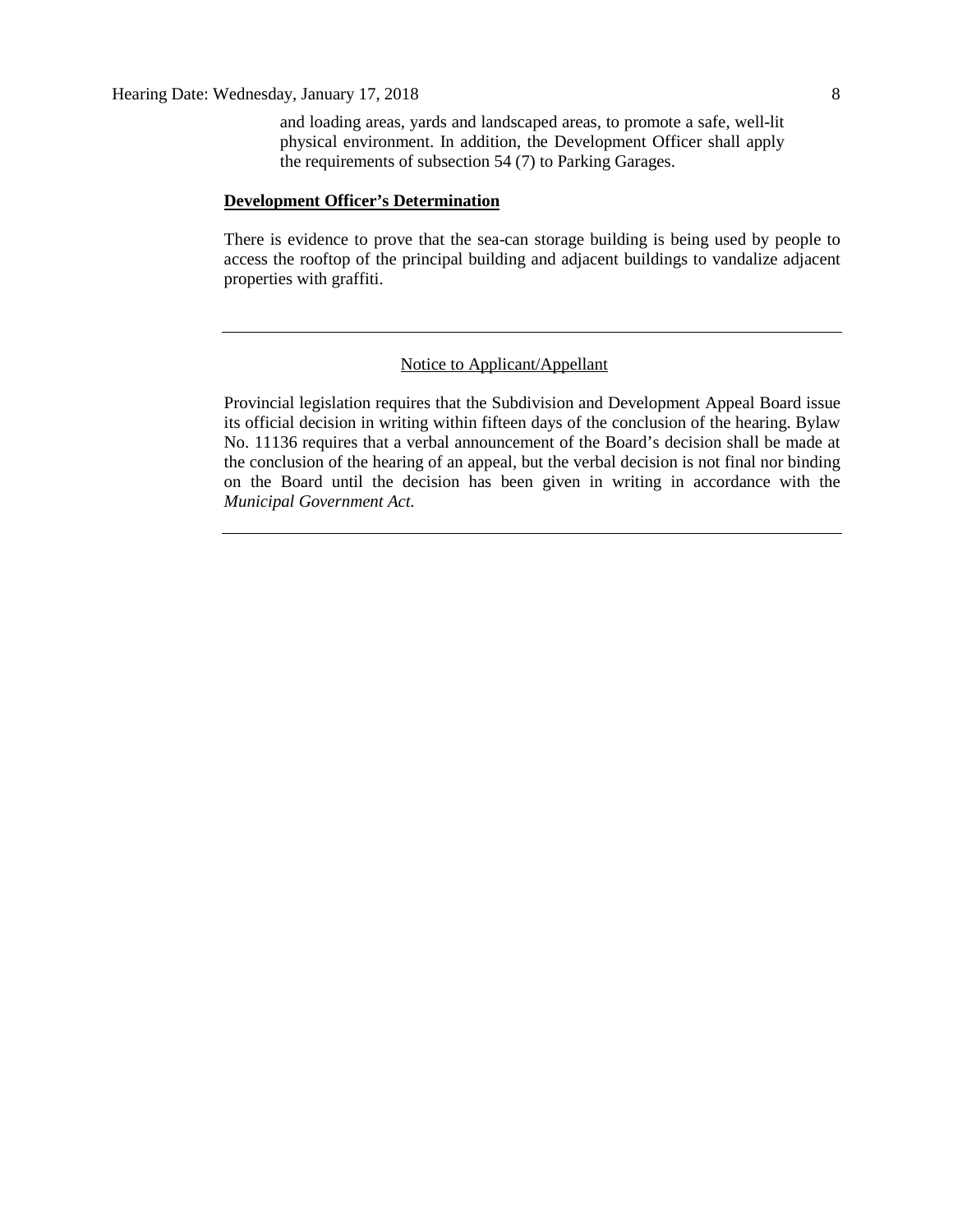| <b>dmönton</b>                                                                                   |                                                                       | Project Number: 253125927-002<br><b>Application Date:</b><br>JUL 24, 2017<br>Printed:<br>October 10, 2017 at 1:28 PM |  |  |  |  |  |  |  |
|--------------------------------------------------------------------------------------------------|-----------------------------------------------------------------------|----------------------------------------------------------------------------------------------------------------------|--|--|--|--|--|--|--|
| <b>Application for</b>                                                                           | $1$ of $3$<br>Page:                                                   |                                                                                                                      |  |  |  |  |  |  |  |
| <b>Major Development Permit</b>                                                                  |                                                                       |                                                                                                                      |  |  |  |  |  |  |  |
| This document is a Development Permit Decision for the development application described below.  |                                                                       |                                                                                                                      |  |  |  |  |  |  |  |
| <b>Applicant</b>                                                                                 | Property Address(es) and Legal Description(s)<br>10340 - 82 AVENUE NW |                                                                                                                      |  |  |  |  |  |  |  |
|                                                                                                  | Plan I Blk 68 Lot 9                                                   |                                                                                                                      |  |  |  |  |  |  |  |
|                                                                                                  |                                                                       |                                                                                                                      |  |  |  |  |  |  |  |
| <b>Scope of Application</b>                                                                      |                                                                       |                                                                                                                      |  |  |  |  |  |  |  |
| To move on a storage building (6.1 m x 2.4 m) Accessory to a General Retail Stores Use building. |                                                                       |                                                                                                                      |  |  |  |  |  |  |  |
| <b>Permit Details</b>                                                                            |                                                                       |                                                                                                                      |  |  |  |  |  |  |  |
| <b>Class of Permit:</b>                                                                          | <b>Contact Person:</b>                                                |                                                                                                                      |  |  |  |  |  |  |  |
| Gross Floor Area (sq.m.): 14.9                                                                   | Lot Grading Needed?: N                                                |                                                                                                                      |  |  |  |  |  |  |  |
| New Sewer Service Required: N                                                                    | NumberOfMainFloorDwellings:                                           |                                                                                                                      |  |  |  |  |  |  |  |
| Site Area (sq. m.):                                                                              | Stat. Plan Overlay/Annex Area: (none)                                 |                                                                                                                      |  |  |  |  |  |  |  |
| I/We certify that the above noted details are correct.                                           |                                                                       |                                                                                                                      |  |  |  |  |  |  |  |
| Applicant signature:                                                                             |                                                                       |                                                                                                                      |  |  |  |  |  |  |  |
| <b>Development Application Decision</b><br>Refused                                               |                                                                       |                                                                                                                      |  |  |  |  |  |  |  |
|                                                                                                  |                                                                       |                                                                                                                      |  |  |  |  |  |  |  |
| THIS IS NOT A PERMIT                                                                             |                                                                       |                                                                                                                      |  |  |  |  |  |  |  |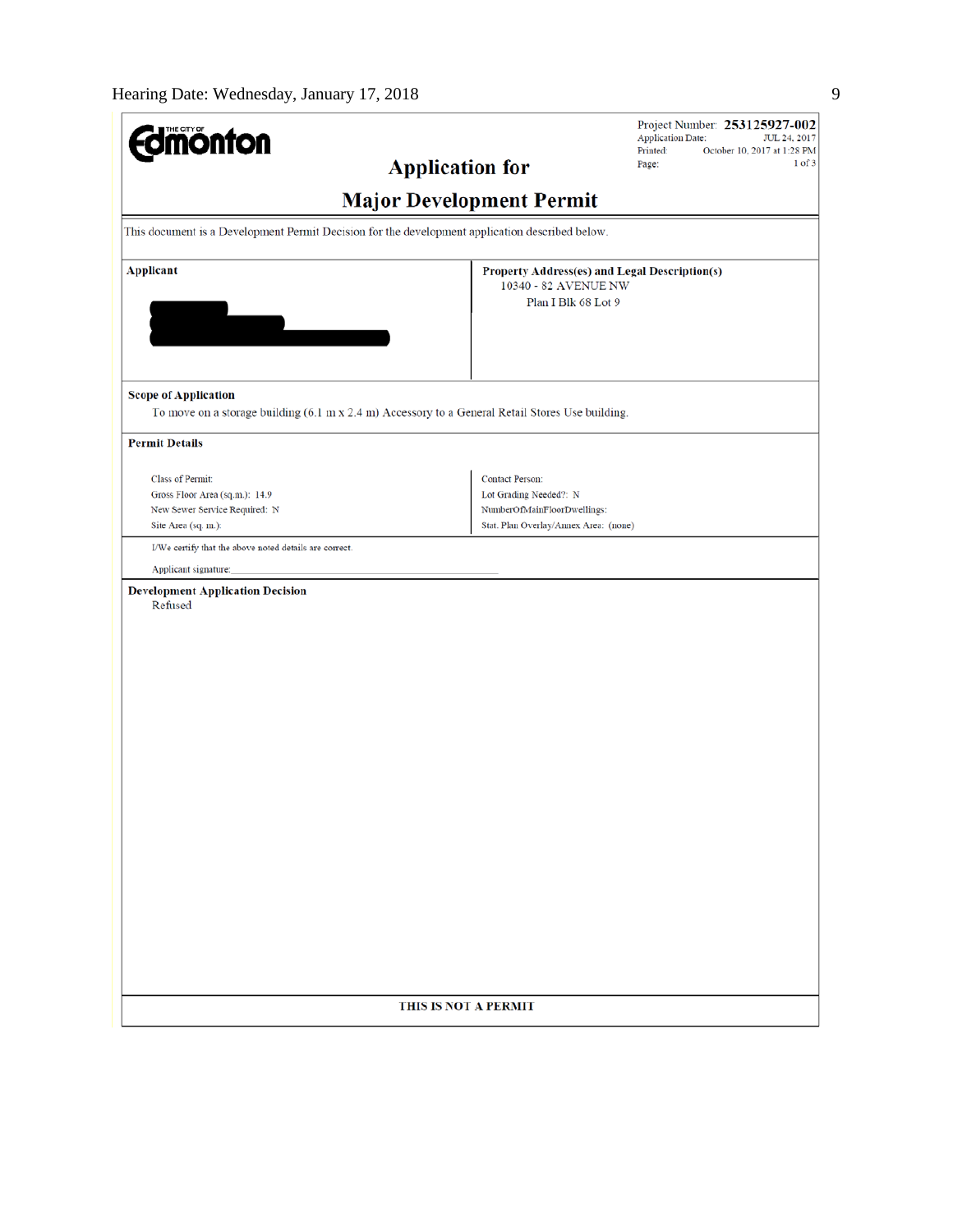$\overline{\Gamma}$ 

| <b>mönton</b>                                                                                                                                                                                                                                                                                                                                                                                                                                                                                                                                                                                                                                                                                                                                                                                                                                                                                                                                                                                                                                                                                                                                                                                                                                                                                                                                                                                             | Project Number: 253125927-002<br><b>Application Date:</b><br>JUL 24, 2017<br>Printed:<br>October 10, 2017 at 1:28 PM<br>$2$ of $3$<br>Page: |  |  |  |  |  |  |  |  |
|-----------------------------------------------------------------------------------------------------------------------------------------------------------------------------------------------------------------------------------------------------------------------------------------------------------------------------------------------------------------------------------------------------------------------------------------------------------------------------------------------------------------------------------------------------------------------------------------------------------------------------------------------------------------------------------------------------------------------------------------------------------------------------------------------------------------------------------------------------------------------------------------------------------------------------------------------------------------------------------------------------------------------------------------------------------------------------------------------------------------------------------------------------------------------------------------------------------------------------------------------------------------------------------------------------------------------------------------------------------------------------------------------------------|---------------------------------------------------------------------------------------------------------------------------------------------|--|--|--|--|--|--|--|--|
| <b>Application for</b><br><b>Major Development Permit</b>                                                                                                                                                                                                                                                                                                                                                                                                                                                                                                                                                                                                                                                                                                                                                                                                                                                                                                                                                                                                                                                                                                                                                                                                                                                                                                                                                 |                                                                                                                                             |  |  |  |  |  |  |  |  |
| <b>Reason for Refusal</b><br>1) The provision is intended to emphasize and retain the original, historic architectural and urban design characteristics of this<br>area in future renovations and redevelopments. (Strathcona ARP - Historical Commercial DC1, Section 3.c)                                                                                                                                                                                                                                                                                                                                                                                                                                                                                                                                                                                                                                                                                                                                                                                                                                                                                                                                                                                                                                                                                                                               |                                                                                                                                             |  |  |  |  |  |  |  |  |
| In the opinion of the Development Officer, the proposed sea-can storage building does not emphasize or retain the original,<br>historic architectural and urban design characteristics of the area. The proposed sea-can has an industrial characteristic that would<br>be more suitable in an IM or IH zoned property.                                                                                                                                                                                                                                                                                                                                                                                                                                                                                                                                                                                                                                                                                                                                                                                                                                                                                                                                                                                                                                                                                   |                                                                                                                                             |  |  |  |  |  |  |  |  |
| 2) All Development Permits relating to exterior alterations, signs, renovation to existing buildings or new construction within<br>this area will be reviewed by the Development Officer in consultation with the Heritage Officer. (Strathcona ARP - Historical<br>Commercial DC1, Section 5.h)                                                                                                                                                                                                                                                                                                                                                                                                                                                                                                                                                                                                                                                                                                                                                                                                                                                                                                                                                                                                                                                                                                          |                                                                                                                                             |  |  |  |  |  |  |  |  |
| The Heritage Management Unit is not satisfied that the proposed development is consistent with the Historical Commercial DC1<br>Provision requirements addressing the architectural treatment of new development, particularly as they relate to the requirement to<br>emphasize traditional materials.                                                                                                                                                                                                                                                                                                                                                                                                                                                                                                                                                                                                                                                                                                                                                                                                                                                                                                                                                                                                                                                                                                   |                                                                                                                                             |  |  |  |  |  |  |  |  |
| 3) The traditional, historic building materials in Strathcona were quite limited. They included: brick, wood, pressed metal and<br>cast stone. New construction should emphasize the use of these traditional materials. (Strathcona ARP - Historical Commercial<br>DC1, Section 5.1)                                                                                                                                                                                                                                                                                                                                                                                                                                                                                                                                                                                                                                                                                                                                                                                                                                                                                                                                                                                                                                                                                                                     |                                                                                                                                             |  |  |  |  |  |  |  |  |
| In the opinion of the Development Officer, the propose development does not emphasize traditional materials. The sea-can storage<br>building is constructed with corrugated steel.                                                                                                                                                                                                                                                                                                                                                                                                                                                                                                                                                                                                                                                                                                                                                                                                                                                                                                                                                                                                                                                                                                                                                                                                                        |                                                                                                                                             |  |  |  |  |  |  |  |  |
| 4) In all non-industrial developments, the design and use of exterior finishing materials shall be to the satisfaction of the<br>Development Officer who shall ensure, as far as reasonably practicable, that materials shall be used that ensure that the standard<br>of the proposed buildings and structures shall be similar to, or better than, the standard of surrounding development. (Section 57)                                                                                                                                                                                                                                                                                                                                                                                                                                                                                                                                                                                                                                                                                                                                                                                                                                                                                                                                                                                                |                                                                                                                                             |  |  |  |  |  |  |  |  |
| In the opinion of the Development Officer, the proposed materials used for the storage building are not to the standard of<br>buildings and structures in the surrounding development.                                                                                                                                                                                                                                                                                                                                                                                                                                                                                                                                                                                                                                                                                                                                                                                                                                                                                                                                                                                                                                                                                                                                                                                                                    |                                                                                                                                             |  |  |  |  |  |  |  |  |
| 5) The Development Officer shall encourage the inclusion of design elements that readily allow for casual surveillance,<br>particularly for commercial, industrial, multi-unit residential Uses and parkade structures. These elements may include, but are not<br>limited to, large window areas, high quality interior and exterior lighting, physical layout that reduces the vulnerability of<br>pedestrians (avoiding long public corridor spaces, stairwells, or other movement predictors), the placement and use of<br>Landscaping that limits areas of concealment, and the location of parking areas close to building access points. The Development<br>Officer shall require a Crime Prevention Through Environmental Design assessment prepared by a qualified security consultant<br>for multi-unit residential/commercial/institutional/industrial developments that, in the opinion of the Development Officer,<br>requires such an assessment. The Development Officer shall advise applicants of the approved crime prevention design guidelines<br>contained in the Design Guide for a Safer City, such as the layout and design of buildings and associated parking and loading<br>areas, yards and landscaped areas, to promote a safe, well-lit physical environment. In addition, the Development Officer shall<br>apply the requirements of subsection 54 (7) to Parking Garages. |                                                                                                                                             |  |  |  |  |  |  |  |  |
| There is evidence to prove that the sea-can storage building is being used by people to access the rooftop of the principal building<br>and adjacent buildings to vandalize adjacent properties with graffiti.                                                                                                                                                                                                                                                                                                                                                                                                                                                                                                                                                                                                                                                                                                                                                                                                                                                                                                                                                                                                                                                                                                                                                                                            |                                                                                                                                             |  |  |  |  |  |  |  |  |
| <b>Rights of Appeal</b><br>The Applicant has the right of appeal within 14 days of receiving notice of the Development Application Decision, as outlined in<br>Chapter 24, Section 683 through 689 of the Municipal Government Amendment Act.                                                                                                                                                                                                                                                                                                                                                                                                                                                                                                                                                                                                                                                                                                                                                                                                                                                                                                                                                                                                                                                                                                                                                             |                                                                                                                                             |  |  |  |  |  |  |  |  |
| <b>THIS IS NOT A PERMIT</b>                                                                                                                                                                                                                                                                                                                                                                                                                                                                                                                                                                                                                                                                                                                                                                                                                                                                                                                                                                                                                                                                                                                                                                                                                                                                                                                                                                               |                                                                                                                                             |  |  |  |  |  |  |  |  |
|                                                                                                                                                                                                                                                                                                                                                                                                                                                                                                                                                                                                                                                                                                                                                                                                                                                                                                                                                                                                                                                                                                                                                                                                                                                                                                                                                                                                           |                                                                                                                                             |  |  |  |  |  |  |  |  |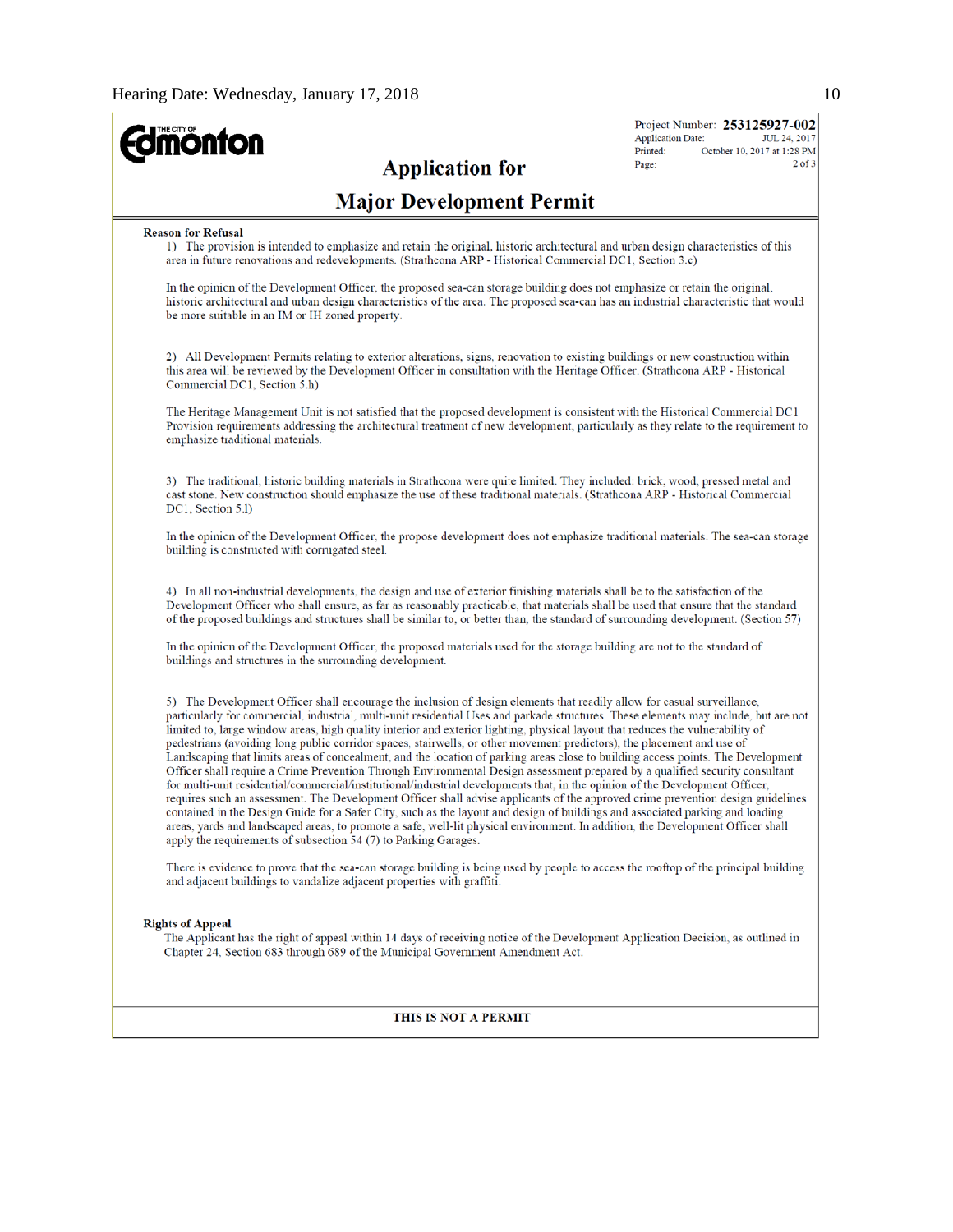| <b>Edmonton</b>                                |                                      |                                |                      | <b>Application Date:</b><br>Printed: | Project Number: 253125927-002<br>JUL 24, 2017<br>October 10, 2017 at 1:28 PM |  |  |  |  |  |
|------------------------------------------------|--------------------------------------|--------------------------------|----------------------|--------------------------------------|------------------------------------------------------------------------------|--|--|--|--|--|
|                                                |                                      | <b>Application for</b>         |                      | Page:                                | $3$ of $3$                                                                   |  |  |  |  |  |
| <b>Major Development Permit</b>                |                                      |                                |                      |                                      |                                                                              |  |  |  |  |  |
|                                                |                                      |                                |                      |                                      |                                                                              |  |  |  |  |  |
| Issue Date: Oct 10, 2017                       | Development Authority: BELZILE, PAUL |                                |                      | Signature:                           |                                                                              |  |  |  |  |  |
| Fees                                           |                                      |                                |                      |                                      |                                                                              |  |  |  |  |  |
| Major Dev. Application Fee                     | <b>Fee Amount</b><br>\$929.00        | <b>Amount Paid</b><br>\$929.00 | Receipt#<br>04339059 | <b>Date Paid</b><br>Aug 01, 2017     |                                                                              |  |  |  |  |  |
| <b>Total GST Amount:</b><br>Totals for Permit: | \$0.00<br>\$929.00                   | \$929.00                       |                      |                                      |                                                                              |  |  |  |  |  |
|                                                |                                      |                                |                      |                                      |                                                                              |  |  |  |  |  |
|                                                |                                      |                                |                      |                                      |                                                                              |  |  |  |  |  |
|                                                |                                      |                                |                      |                                      |                                                                              |  |  |  |  |  |
|                                                |                                      |                                |                      |                                      |                                                                              |  |  |  |  |  |
|                                                |                                      |                                |                      |                                      |                                                                              |  |  |  |  |  |
|                                                |                                      |                                |                      |                                      |                                                                              |  |  |  |  |  |
|                                                |                                      |                                |                      |                                      |                                                                              |  |  |  |  |  |
|                                                |                                      |                                |                      |                                      |                                                                              |  |  |  |  |  |
|                                                |                                      |                                |                      |                                      |                                                                              |  |  |  |  |  |
|                                                |                                      |                                |                      |                                      |                                                                              |  |  |  |  |  |
|                                                |                                      |                                |                      |                                      |                                                                              |  |  |  |  |  |
|                                                |                                      |                                |                      |                                      |                                                                              |  |  |  |  |  |
|                                                |                                      |                                |                      |                                      |                                                                              |  |  |  |  |  |
|                                                |                                      |                                |                      |                                      |                                                                              |  |  |  |  |  |
|                                                |                                      |                                |                      |                                      |                                                                              |  |  |  |  |  |
|                                                |                                      | THIS IS NOT A PERMIT           |                      |                                      |                                                                              |  |  |  |  |  |